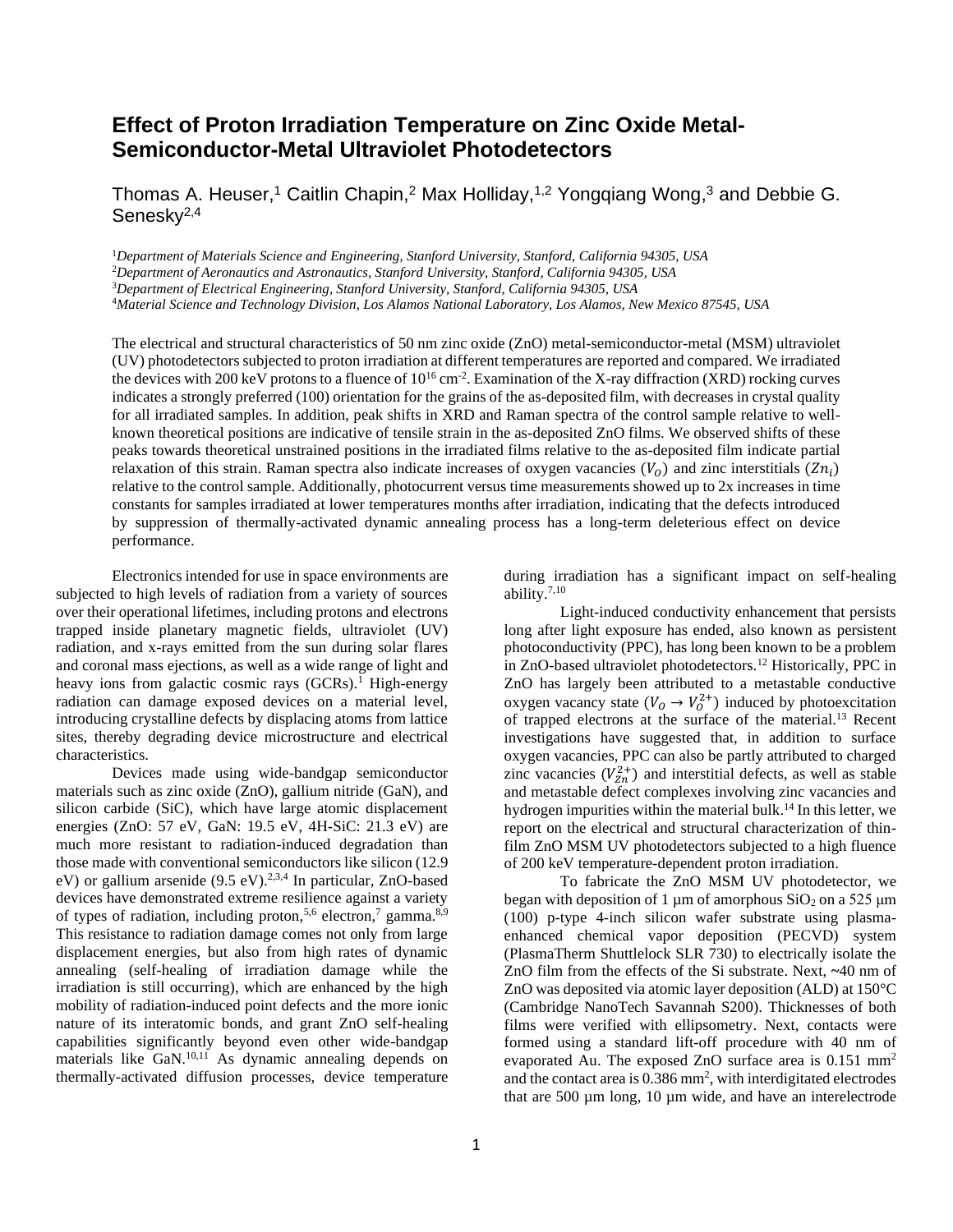spacing of 10 µm. Finally, a rectangular trench was etched around each device for electrical isolation. Figure 1 shows scanning-electron microscopy (SEM) images and crosssectional schematics of the fabricated devices.

Devices were irradiated with 200 keV protons up to a fluence of  $10^{16}$  protons/cm<sup>2</sup> on an ion implanter (Danfysik, Inc.) at the Ion Beam Materials Laboratory (IBML) in Los Alamos National Laboratory (LANL). Ion implantation profiles were generated using Stopping Range of Ion in Matter (SRIM). The substrate was angled 7° off from the proton beam to prevent channeling effects. During irradiation, devices were held either at low temperature (-25 $\textdegree$ C), room temperature (25 $\textdegree$ C), or high temperature (70°C) by heating or cooling the target stage (See Supplemental Information). To better simulate the effects of space-borne radiation on active devices, the detectors were biased with 1 V several times per minute during irradiation, as the presence of an electric field during irradiation is known to have a significant effect on the resulting damage profile.<sup>1</sup> Devices were annealed at room temperature for 6 months before electrical and microstructural characterization.



FIG. 1. (a) Top-view SEM of the ZnO MSM UV photodetector and cross-sectional schematics showing (b) proton irradiation and UV illumination of the device



FIG. 2. Measured XRD rocking curve spectra and full-width halfmaximums of the ZnO (100) peak for irradiation temperatures.

TABLE I. XRD Rocking Curve FWHMs for all irradiation

| temperatures                 |        |  |  |
|------------------------------|--------|--|--|
| Irradiation Temp. FWHM $(°)$ |        |  |  |
| $-25^{\circ}$ C              | 0.0067 |  |  |
| $25^{\circ}$ C               | 0.0059 |  |  |
| $70^{\circ}$ C               | 0.0040 |  |  |
| Control                      | 0.0040 |  |  |

XRD (Philips X'Pert, copper Kα X-Ray source) rocking curves were used to investigate the crystal structure of the ZnO before irradiation and after irradiation at all temperatures. Figure 2 and Table 1 show the rocking curves and associated full-width half-maximums (FWHMs) for sample at various irradiation temperatures. XRD analysis of the films indicates a (100) preferred orientation, in line with previous reports of low-temperature ALD ZnO on glass. 15,16,17,18,19 This is in contrast to typical ZnO film growth, in which the (002) orientation is preferred. Surface migration is believed to be an important factor in c-axis-oriented growth, and so is inhibited during lower-temperature growths. <sup>20</sup> The control sample (100) peak is shifted  $\sim 0.5^\circ$  to the right of its theoretical position indicating tensile strain in the as-deposited film. All irradiated devices show shifts of the ZnO (100) peak to the left relative to the control, which is indicative of strain relaxation with devices irradiated at lower temperatures exhibiting slightly larger shifts.



FIG. 3. Measured Raman spectra for irradiation temperatures. Raman Spectroscopy (HORIBA Scientific LabRAM HR Evolution spectrometer, 532 nm laser) was also used to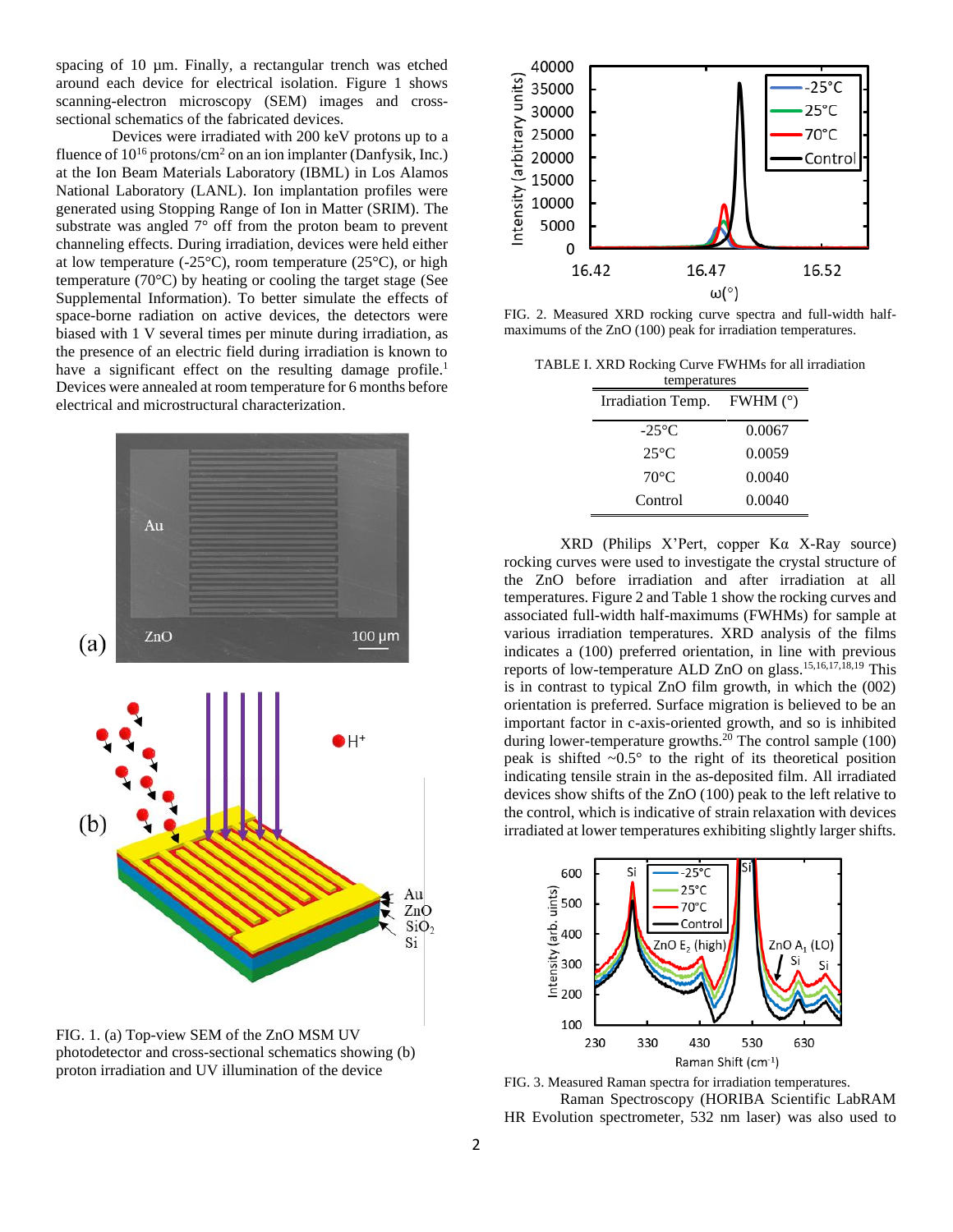investigate the changes induced by proton irradiation. Figure 3 shows the Raman spectra for samples irradiated at all three temperatures, as well as the control sample. The peaks at 302  $\text{cm}^{-1}$ , 528 cm<sup>-1</sup>, 620 cm<sup>-1</sup>, and 670 cm<sup>-1</sup> correspond to the silicon substrate,<sup>21</sup> and the peaks at 433 cm<sup>-1</sup> and  $\sim$ 573 cm<sup>-1</sup> are attributed to the ZnO  $E_2$  (high) and A<sub>1</sub> longitudinal optical (LO) modes, respectively.<sup>21,22</sup> The  $E_2$  (high) peak is shifted to the left for all samples relative to its theoretical position at  $437 \text{ cm}^{-1}$ , which is indicative of tensile strain in the as-deposited ZnO film.<sup>21</sup> For the irradiated samples, the  $E_2$  peak is shifted towards its bulk position ( $\sim$ 435 cm<sup>-1</sup> for the -25 $\rm{^{\circ}C}$  sample,  $\sim$ 434 cm<sup>-1</sup> for the 25°C and 70°C samples), which indicates a radiationinduced partial relaxation of as-deposited tensile strain, which is in good agreement with the results from  $XRD$ .<sup>21,23</sup> The 573 cm<sup>-1</sup> peak, which is associated with the presence of  $(V_0)$  and  $(Zn_i)$  is not distinct, likely for three reasons: because it is partially buried by the strong peak from the silicon substrate at 528 cm-1 , because the ZnO film is only 40 nm thick, and because the appearance of this peak in Raman spectra is suppressed by the presence of hydrogen, and, as indicated by the SRIM simulation, significant amounts of hydrogen were introduced by the proton irradiation. 21,24





FIG. 4. Measured photocurrent transients and fits for (a) control, (b) low temperature, (c) room temperature, and (d) high temperature samples.

 $\equiv$ 

| Table II. Photocurrent Rise Time Constants |             |             |  |
|--------------------------------------------|-------------|-------------|--|
| Irradiation Temp.                          | $\tau_1(s)$ | $\tau_2(s)$ |  |
| $-25^{\circ}$ C                            | 3391        | 270.9       |  |
| $25^{\circ}$ C                             | 2855        | 245.5       |  |
| $70^{\circ}$ C                             | 2596        | 230.9       |  |
| Control                                    | 2034        | 234.2       |  |

| Table III. Photocurrent Decay Time Constants |              |             |  |
|----------------------------------------------|--------------|-------------|--|
| Irradiation Temp.                            | $\tau_1$ (s) | $\tau_2(s)$ |  |
| $-25^{\circ}$ C                              | 4154         | 350         |  |
| $25^{\circ}$ C                               | 3852         | 321.2       |  |
| $70^{\circ}$ C                               | 2112         | 102.8       |  |
| Control                                      | 1509         | 211.9       |  |

In addition to structural characterization, photocurrent vs. time measurements were taken to study the effects of radiation on device performance. Each device was biased at 1 V for 30 seconds, then illuminated with a 365 nm UV LED for one hour, after which the light was turned off and the photocurrent decay was observed.

It was found that both the photocurrent rise and decay were best modeled by a sum of exponentials, in agreement with results from literature.<sup>25,26,27</sup> Equation 1 was used to fit photocurrent rise data and equation 2 was used to fit photocurrent decay data, where *i* is current, *t* is time, *a*, *b*, and *c* are fit constants, and  $\tau_1$  and  $\tau_2$  are time constants which correlate to activated defect relaxation phenomena. It was found that decreasing the temperature during irradiation substantially increased the value of both time constants during both photocurrent rise and fall, with some values for the -25°C samples being more than twice those of the control samples. Figure 4 displays the data and fits for all four sample conditions, and tables 2 and 3 display the time constants, respectively.

$$
i = a * \left(1 - e^{\left(-\frac{t}{\tau_1}\right)}\right) + b * \left(1 - e^{\left(-\frac{t}{\tau_2}\right)}\right) + c \qquad (1)
$$

$$
i = a * \left(e^{\left(-\frac{t}{\tau_1}\right)}\right) + b * \left(e^{\left(-\frac{t}{\tau_2}\right)}\right) + c \tag{2}
$$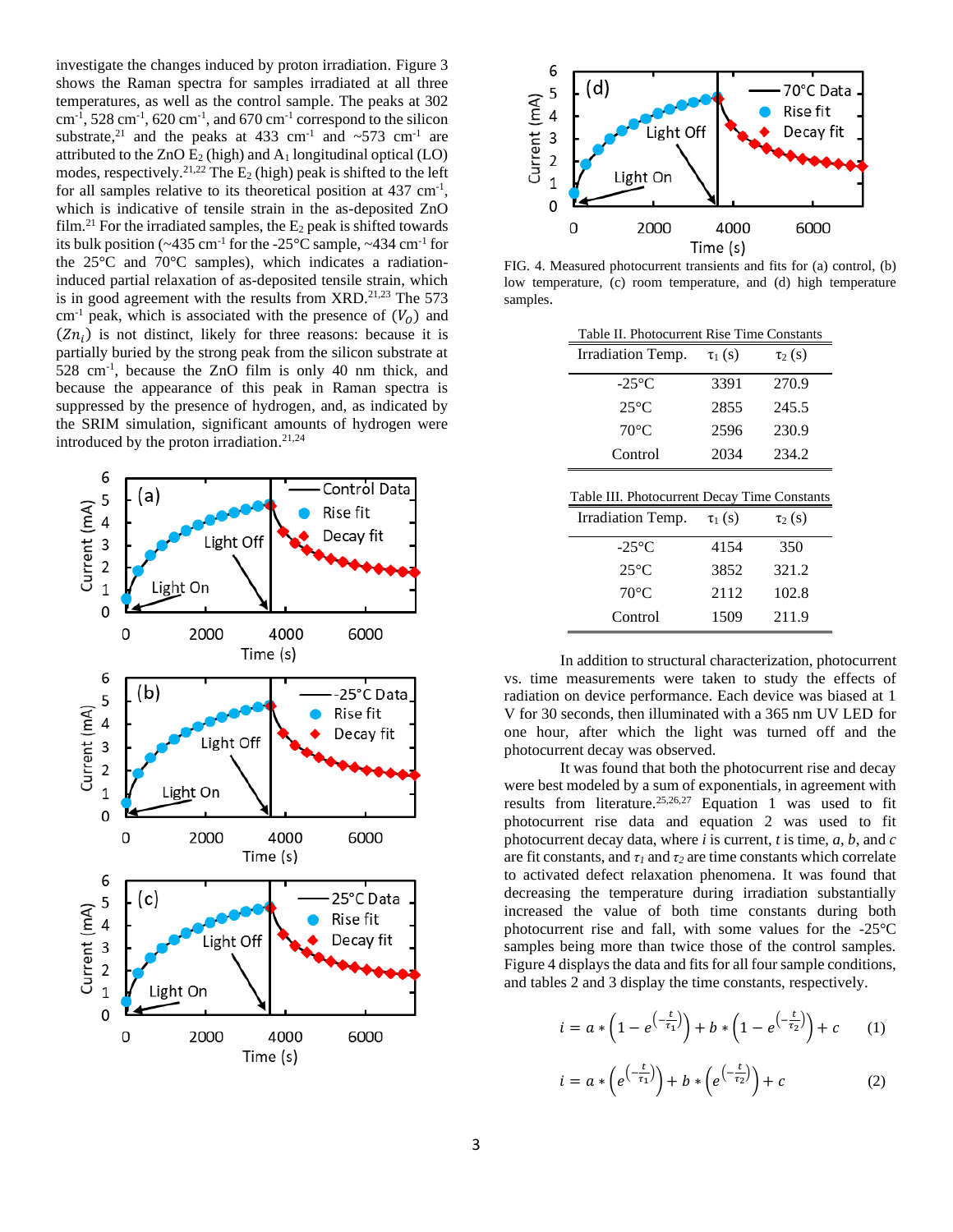In summary, 50 nm ZnO MSM UV photodetectors were characterized electrically, structurally, and spectroscopically before and after being subjected to 200 keV proton irradiation up to a fluence of  $10^{16}$  cm<sup>-2</sup> while held at different temperatures. XRD rocking curves and Raman spectra indicate significant increases in defect densities and partial relaxation of as-deposited tensile strain for all irradiated samples relative to the control, with the devices irradiated at lower temperatures experiencing the most damage. Photocurrent vs time measurements under 365 nm UV illumination showed significant increases in time constants as irradiation temperature was decreased, indicating that the temperature of ZnO devices during irradiation has a profound effect on dynamic annealing capability and therefore defect accumulation, significantly affecting long-term device performance. See Supplemental Information for the proton irradiation test setup and SRIM simulation.

This work was performed, in part, at the Center for Integrated Nanotechnologies, an Office of Science User Facility operated for the U.S. Department of Energy (DOE), Office of Science. Los Alamos National Laboratory, an affirmative action equal opportunity employer, is operated by Los Alamos National Security, LLC, for the National Nuclear Security administration of the U.S. Department of Energy under Contract No. DE-AC52-6NA25396. Fabrication and material characterization work were performed in part at the Stanford Nanofabrication Facility (SNF) and Stanford Nano Shared Facilities (SNSF). This material is based upon work supported by the U.S. Department of Energy, Office of Science, Office of Workforce Development for Teachers and Scientists, Office of Science Graduate Student Research (SCGSR) program. The SCGSR program is administered by the Oak Ridge Institute for Science and Education for the DOE under contract number DE‐ SC0014664.

## References:

<sup>1</sup>D. M. Fleetwood, IEEE Transactions on Nuclear Science **65**, 1465 (2017).

<sup>2</sup>H. Y. Xiao, F. Gao, X. T. Zu, and W. J. Weber, Journal of Applied Physics **105**, 123527 (2009).

<sup>3</sup>A. H. Johnston, Reliability and Radiation Effects In Compound Semiconductors, 241 (2010).

<sup>4</sup>D. R. Locker, and J. M. Meese, IEEE Transactions on Nuclear Science **19**, 237 (1972).

<sup>5</sup>F. D. Auret, S. A. Goodman, M. Hayes, M. J. Legodi, H. A. Van Laarhoven, and D. C. Look, Applied Physics Letters **79**, 3074 (2001).

<sup>6</sup>K. Yapabandara, V. Mirkhani, S. Wang, M. Khanal, S. Uprety, T. Isaacs-Smith, M. Hamilton, and M. Park, APS Meeting Abstracts 2018.

<sup>7</sup>C. Coskun, D. C. Look, G. C. Farlow, and J. R. Sizelove, Semiconductor Science and Technology **19**, 752 (2004).

<sup>8</sup>S. Ranwa, S. S. Barala, M. Fanetti, and M. Kumar, Nanotechnology **27**, 345502 (2016).

<sup>9</sup>R. G. Sonkawade, Proceedings of the twentieth national conference on solid state nuclear track detectors and their applications, (2017).

<sup>10</sup>K. Lorenz, M. Peres, N. Franco, J. G. Marques, S. M. C. Miranda, S. Magalhães, T. Monteiro, W. Wesch, E. Alves, and E. Wendler, Oxide-Based Materials and Devices Ii, **7940**, 79400O (2011).

<sup>11</sup>W. Wesch, E. Wendler, and C. S. Schnohr, Nuclear Instruments and Methods in Physics Research Section B: Beam Interactions with Materials and Atoms **277**, 58 (2012).

<sup>12</sup>D. A. Melnick, The Journal of Chemical Physics **26**, 1136 (1957).

<sup>13</sup>J. Moore, and C. Thompson, Sensors **13**, 9921 (2013).

<sup>14</sup>Y. Kang, H. H. Nahm, and S. Han, Scientific reports **6** 35148 (2016).

<sup>15</sup>H. Makino, A. Miyake, T. Yamada, N. Yamamoto, and T. Yamamoto, Thin Solid Films **517**, 3138 (2009).

<sup>16</sup>Y. Kajikawa, Journal of Crystal Growth **289**, 387 (2006).

<sup>17</sup>A. Yamada, B. Sang, and M. Konagai, Applied Surface Science **112,** 216 (1997).

<sup>18</sup>E. B. Yousfi, J. Fouache, and D. Lincot, Applied Surface Science **153**, 223 (2000).

<sup>19</sup>C. R Kim., C. M. Shin, J. Y. Lee, J. H. Heo, T. M. Lee, J. H. Park, H. Ryu, C. S. Son, and J. H. Chang, Current Applied Physics **10**, S294 (2010).

<sup>20</sup>N. Ashkenov, B. N. Mbenkum, C. Bundesmann, V. Riede, M. Lorenz, D. Spemann, E. M. Kaidashev et al, Journal of Applied Physics **93**, 126 (2003).

 $21A$ . Ismail, and M. J. Abdullah, Journal of King Saud University-Science **25**, 209 (2013).

<sup>22</sup>W. Cao, and W. Du, Journal of Luminescence **124**, 260 (2007).

<sup>23</sup>R. Cuscó, E. Alarcón-Lladó, J. Ibanez, L. Artús, J. Jiménez, B. Wang, and M. J. Callahan, Physical Review B **75**, 165202 (2007).

 $24$ Windisch Jr, C. F., G. J. Exarhos, C. Yao, and L. O. Wang, Journal of Applied Physics **101**, 123711 (2007).

<sup>25</sup>K. Liu, M. Sakurai, and M. Aono, Sensors **10**, 8604 (2010). 26K. W. Liu, J. G. Ma, J. Y. Zhang, Y. M. Lu, D. Y. Jiang, B. H. Li, D. X. Zhao, Z. Z. Zhang, B. Yao, and D. Z. Shen, Solid-State Electronics **51**, 757 (2007).